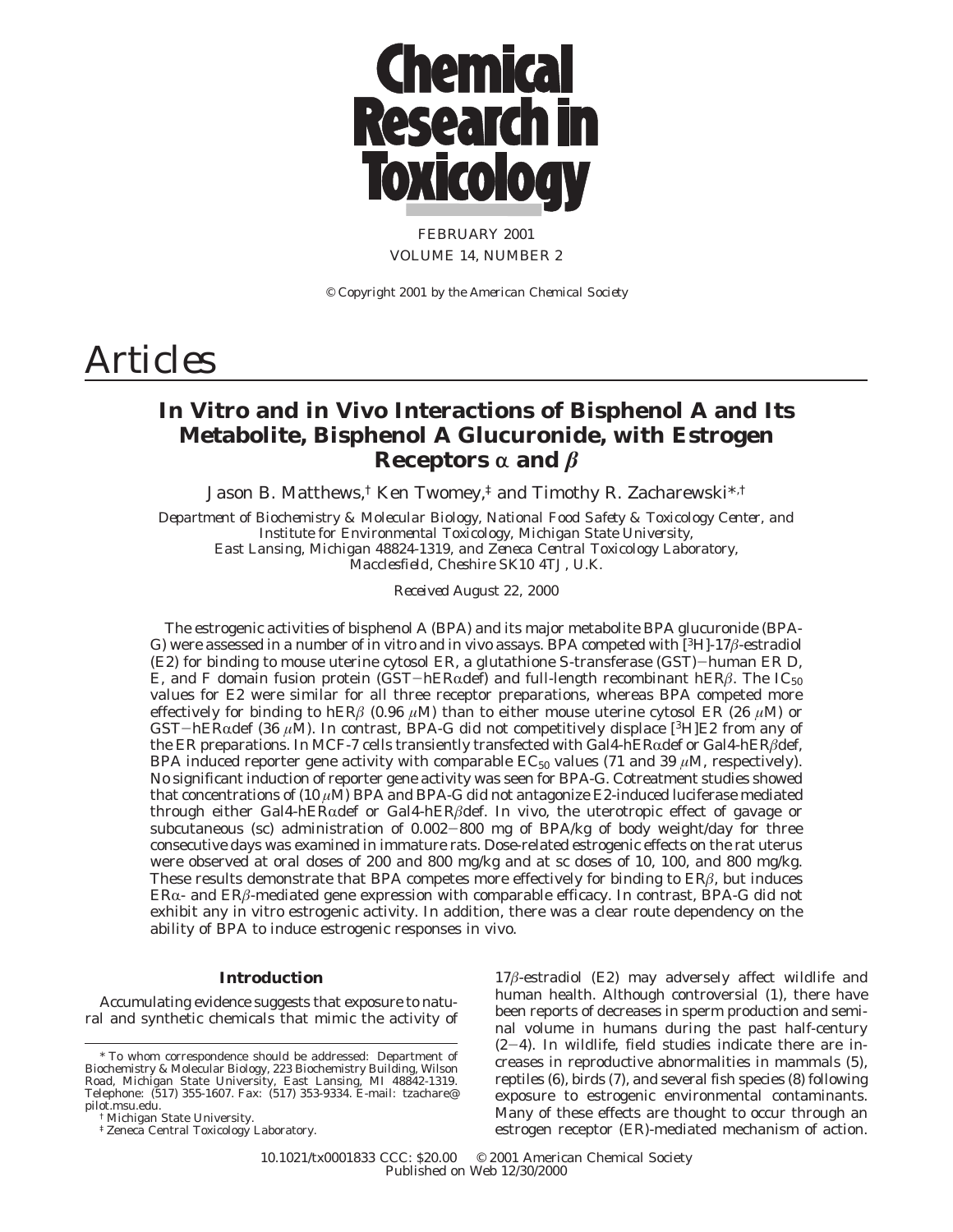The ER is a member of the nuclear receptor superfamily, a family of nuclear proteins that function as transcription factors to modulate gene expression in a liganddependent manner (9). The two subtypes,  $ER\alpha$  and  $ER\beta$ , are products of distinct genes and differ in their tissue distribution, and in their ligand preferences (*10*, *11*). For example, in rat,  $ER\alpha$  is expressed at higher levels in the uterus, kidney, and epididymis, while ER*â* levels are higher in the prostate, ovaries, and lung (*12*). As with other members of the nuclear receptor superfamily, the ER has a modular structure consisting of six domains (A-F) (*9*, *<sup>13</sup>*). The highly conserved DNA-binding domain (C domain) separates a highly variable  $NH<sub>2</sub>$ -terminal region (A and B domains), which contains a ligand-independent activation region (AF-1), and a COOH-terminal region, which includes a hinge region (D domain), the ligand binding domain (E domain), and a variable F domain. The ER E domain also harbors a nuclear localization signal, a dimerization region, and a ligand-dependent activation region (AF-2) as well as residues which interact with heat shock protein 90 (hsp90) (*14*- 16). When estrogen binds, the ER undergoes a conformational change, which allows it to bind to its cognate DNA target site, termed estrogen responsive elements (EREs), located in the regulatory region of estrogen-inducible genes, thereby modulating the expression of estrogen responsive genes.

Bisphenol A [4,4′-isopropylidene-2-diphenol (BPA)], a monomer used in the production of polycarbonate and epoxy resins, has been shown to elicit ER-mediated activity in a number of in vitro and in vivo assays. BPA has been shown to compete with [3H]E2 for binding to ER $\alpha$  and ER $\beta$  (11), and induce a number of in vitro effects, including  $ER\alpha$ - and  $ER\beta$ -mediated reporter gene activity (*11*), MCF-7 human breast cancer cell proliferation, progesterone receptor expression (*17*), vitellogenin expression in carp hepatocytes (*18*), and prolactin release in a pituitary tumor cell line (*19*).

High doses of BPA have been reported to elicit reproductive toxicity and abnormal cellular development in rodents (*20*). However, unlike E2, BPA had no effect on uterine weight in exposed rats at doses as high as 150 mg/kg of body weight, but induced peroxidase activity and elevated progesterone receptor (PR) levels similar to that of E2 (*21*). Furthermore, in cotreatment studies, BPA antagonized the E2 stimulatory effects on both peroxidase activity and PR levels but did not inhibit E2-induced increases in uterine weight, suggesting that BPA may use a mechanism of action distinct from that of E2 (*21*).

BPA is readily metabolized in vivo through glucuronidation to BPA glucuronide (BPA-G), and subsequently excreted in the feces and urine (*22*, *23*). Pharmacokinetic studies have shown that there is a clear route dependency in the bioavailability of parent BPA, with considerably higher systemic blood concentrations of BPA after sc and intraperitoneal administration than after oral administration (*23*).

There has been increasing concern regarding the estrogenic activities of BPA as a result of reports that trace levels can leach from the lining of food cans, polycarbonate plastic ware, and dental resins (*24*, *25*). Consequently, the estrogenic activities of BPA and BPA-G were investigated for their ability to compete with [3H]E2 for binding to the recombinantly expressed glutathione *S*-tranferase (GST)-estrogen receptor  $\alpha$  (ER $\alpha$ ) fusion protein, consisting of the D-F domains of hER $\alpha$  linked to GST, and to full-length ER*â* proteins, to induce and antagonize  $ER\alpha$ - and  $ER\beta$ -mediated reporter gene expression in MCF-7 cells transfected with Gal4-hER $\alpha$ def or Gal-hER*â*def and the Gal4-regulated luciferase reporter gene (17m5-G-Luc) in vitro. To account for pharmacodynamic and pharmacokinetic interactions that may affect in vivo estrogenic activity, the ability of BPA to induce a variety of uterine responses was investigated in immature Sprague-Dawley rats using two different routes of exposure.

#### **Experimental Procedures**

**Chemicals.** Bisphenol A (99.9% pure, Bayer AG) and bisphenol A glucuronide were provided by the BPA Global Industry Group. Dimethyl sulfoxide (DMSO) and 17*â*-estradiol (E2) used in the in vitro studies were obtained from Sigma (St. Louis, MO), and E2 used in the in vivo studies was from Sigma (Poole, Dorset, U.K.). [2,4,6,7,16,17-3H]E2 (123 Ci/mmol) was purchased from New England Nuclear (Boston, MA). MicroScint 20 was obtained from Packard Instruments (Meriden, CT). Vent DNA polymerase was purchased from New England Biolabs (Beverly, MA), and restriction enzymes were obtained from Roche/ Boehringer Mannheim (Indianapolis, IN). Phenol red-free Dulbecco's modified Eagle's medium (D-MEM) and medium supplements were from Life Technologies (Gaithesburg, MD). Fetal bovine serum (FBS) and D-luciferin were purchased from Intergen (Purchase, NY) and Molecular Probes (Eugene, OR), respectively. All other chemicals and biochemicals were of the highest quality available from commercial sources.

**Animals.** Immature female Alpk:APfSD rats (21-22 days old) with body weights of 38-53 g were obtained from the breeding unit at AstraZeneca (Alderley Park, U.K.). Animals were housed in multiple rat racks suitable for animals of this strain and the weight range expected during the course of the study. Humidity was controlled, and a 12 h light/dark cycle was maintained. Animals were weaned on Rat and Mouse No. 3 (RM3) breeding diet (Special Diets Services Ltd., Witham, Essex, U.K.) until they were transferred to AstraZeneca Central Toxicology Laboratory (CTL) and were then maintained on Rat and Mouse No. 1 (RM1) maintenance diet, as previously recommended (*26*). All animals were acclimatized to the laboratory for at least 18 h before being treated.

Construction of Plasmids. The plasmid pGEX-hERadef was constructed as previously described (*27*). The plasmid pGal4-hER*â*def (amino acids 204-530) was constructed by PCR amplification of the hER*â* (kindly provided by L. Murphy, University of Manitoba, Winnipeg, MB), using the primers prhf (5′-caaactcgagcctgccgacttcggaagtgttacga-3′) and pr-hr (5′ caaaggatcctcactgagactgtgggttctgg-3′). The fragment was digested with *Xho*I and *Bam*HI and ligated into the similarly digested eukaryotic expression vector containing the DNA binding domain of the yeast transcription factor Gal4, pG4MpolyII (kindy provided by P. Chambon, IGBMC CNRS-LGME, Illkirch Cedex C. U. de Strasbourg, France). PCR amplification was performed essentially as previously described (*28*) using Vent DNA polymerase in a reaction mixture containing Thermopol buffer, 200 *µ*M dNTPs, 1 mM MgSO4, 500 nM primer, and 1.25 units of polymerase, which was heated to 94 °C for 5 min followed by 35 rounds at 94 °C for 45 s, 60 °C for 45 s, and 72 °C for 105 s. The sequence of each construct was confirmed with restriction enzyme digestion and ABI/Prism automated sequencing (Perkin-Elmer Applied Biosystems, Foster City, CA).

**Expression and Purification of the GST**-**ER Fusion Protein.** Expression, purification, and characterization of the GST-hERadef fusion protein were carried out as previously described (*27*).

**Receptor Binding Assays.** The partially purified GSThERαdef fusion protein or recombinant hERβ (PanVera, Madison, WI) was diluted in TEGD buffer [10 mM Tris (pH 7.6), 1.5 mM EDTA, 1 mM DTT, and 10% (v/v) glycerol] containing 1 mg/mL bovine serum albumin (BSA) as a carrier protein. For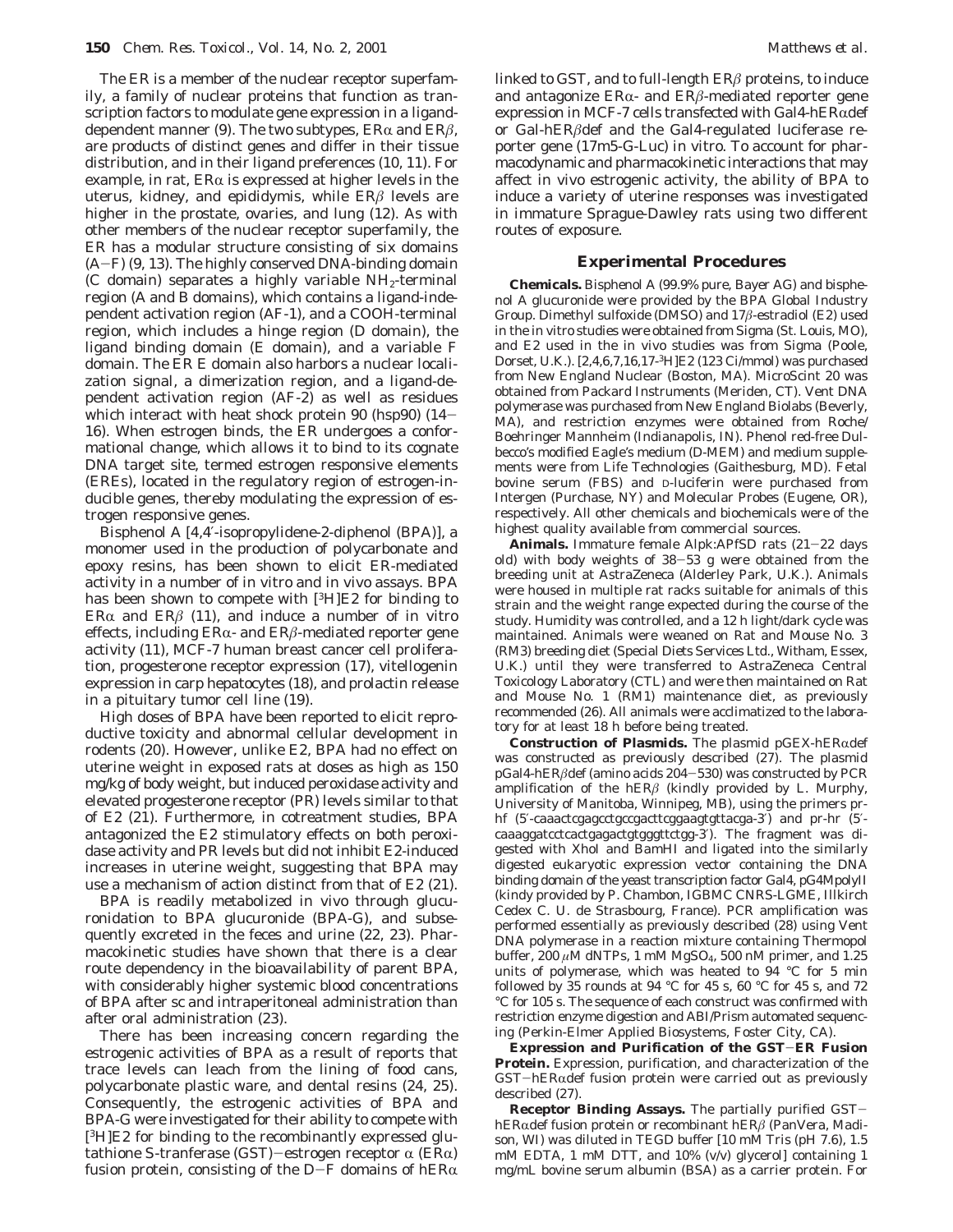mouse uterine cytosol preparation, immature female CD-1 mice were obtained from Charles River Laboratories (Wilmington, MA) and maintained in a controlled environment (40-60% humidity; 20-22 °C ambient temperature) on a 12 h light/dark cycle. Harlen Teklad 22/5 Rodent Diet 8640 (Madison, WI) and tap water were provided ad libitum. Uterine tissue from 21 day-old CD-1 mice was excised, trimmed of excess fat and connective tissue, weighed, and homogenized in 1.0 mL of TEGD [10 mM Tris base, 1.5 mM EDTA, 10% glycerol, and 1.0 mM DTT (pH 7.6)] per 50 mg of uterine tissue with  $3 \times 20$  s bursts using a Brinkman Polytron homogenizer at 50% output. Samples were centrifuged at 3000*g* for 10 min at 4 °C. The supernatant (cytosol) was centrifuged at 105000*g* for 1 h at 4 °C. The protein concentration of the cytosol was adjusted to 2.0 mg/mL and the protein stored at  $-80$  °C.

Protein preparations and the mouse uterine cytosol were incubated at 4 °C for 24 h and at 30 °C for 2 h, respectively, with 2.5 nM [3H]E2 and increasing concentrations of unlabeled competitor in 1 mL glass tubes arranged in a 96-well format (Marsh Scientific, Rochester, NY). Protein preparations were diluted to ensure 10 000 dpm of total binding (dilutions were 500-fold hERβ and 1500-fold GST-hERαdef). Binding assays were initiated by adding 240 *µ*L of the protein preparation to glass tubes containing 5  $\mu$ L of DMSO and 5  $\mu$ L of [<sup>3</sup>H]E2; thus, the solvent concentration did not exceed 4%. The amount of nonspecific binding was determined in the presence of a 400 fold excess of unlabeled E2. Bound [3H]E2 was separated from free [3H]E2 using a 96-well filter plate and vacuum pump harvester (Packard Instruments). Filter plates containing the protein were washed with  $3 \times 50$  mL of TEG [10 mM Tris buffer  $(pH 7.6)$ , 1.5 mM EDTA, and 10%  $(v/v)$  glycerol] and allowed to dry under continued suction for 30 s. After drying, the undersides of the filter plates were sealed and 50 *µ*L of MicroScint 20 scintillation cocktail was added to each well. The amount of bound [3H]E2 was measured using a TopCount luminescense and scintillation counter (Packard Instruments).

Each treatment was performed in quadruplicate, and results are expressed as the percent specific binding of [3H]E2 versus the log of the competitor concentration. The reported  $IC_{50}$  values represent the concentration of test compound required to displace 50% of the [3H]E2 from the ER preparation as compared to the 50% displacement of [3H]E2 achieved by unlabeled E2. These analyses were performed using GraphPad Prism 3.0 software (GraphPad Software Inc., San Diego, CA).

**Cell Culture.** MCF-7 human breast cancer estrogen receptor positive cells (obtained from L. Murphy, University of Manitoba, at passage 32-35) were maintained with phenol red-free D-MEM supplemented with 10% FBS, 10 mM HEPES, 2 mM L-glutamine, 500 *µ*g/mL gentamicin, 2.5 *µ*g/mL amphotericin B, 100 IU/mL penicillin G, and 100 *µ*g/mL streptomycin. Cells were cultured in a humidified environment at 37 °C with 5%  $CO<sub>2</sub>$ .

**Transfection and Reporter Gene Assays.** Transient transfections and gene transcription assays were performed essentially as previously described (*29*, *30*). Briefly, MCF-7 cells were seeded at approximately 50% confluency in six-well tissue culture plates in medium supplemented with 5% dextran-coated charcoal-treated fetal bovine serum (DCC-FBS) and allowed to settle for 7 h. Cells were transiently transfected by the calcium phosphate coprecipitation method (*31*) with 2.5 *µ*g of 17m5-G-Luc, 0.2 μg of Gal4-hERαdef, or 0.2 μg Gal4-hERβdef, along with 0.01 *µ*g of pCMV-lacZ (*â*-galactosidase expression vector). Cells were washed 16 h later with sterile phosphate-buffered saline (PBS), and then fresh medium was added to each well.

Transiently transfected MCF-7 cells were exposed to final concentrations ranging (i) from 1 nM to 10 *µ*M for BPA or BPA-G and (ii) from 1 pM to 10 nM for E2 or (iii) DMSO (solvent) alone. Final concentrations were obtained by adding 2 *µ*L of the test chemical to 2 mL of the medium. Following incubation with the sample for 24 h, cells were harvested and assayed for luciferase activity according to the method described previously (*32*).

In the transiently transfected MCF-7 cells, the reference plasmid pCMV-lacZ was cotransfected as an internal control to

correct for differences in transfection efficiencies and extraction differences. *â*-Galactosidase activity was measured according to standard protocols (*31*). Each treatment was carried out in duplicate, and two samples were taken from each replicate. Each experiment was repeated three times. Values are reported as a percentage relative to the maximum induction observed with 10 nM E2.

**Uterotrophic Assay.** The protocol for the uterotrophic assay has been previously described (*26*, *33*). Animals were treated by either gavage or sc injection with BPA suspended in arachis (peanut) oil. Clinical observations and body weights were recorded daily. The dosing volume used in both studies was 5 mL/kg of body weight, calculated on the weight of the animal immediately prior to administration. Animals were treated with BPA for three consecutive days and were killed by an overdose of halothane Ph Eur vapor approximately 24 h after the final dose. The dose levels for the oral gavage study were 0.002, 0.02, 0.2, 1.0, 10, 100, 200, and 800 mg of BPA/kg/day with 10 animals per treatment group. The dose levels for the sc injection study were 0.002, 0.02, 0.2, 1.0, 10, 100, and 800 mg of BPA/kg/day with 10 animals per treatment group. The high dose levels for both studies were based on preliminary work which established that oral and subcutaneous doses of up to 800 mg of BPA/kg/ day did not induce more than mild toxicity in the experimental animals. The remaining dose levels were chosen by the BPA Global Industry Group to cover a wide range of exposure to the experimental animal. E2 was used as the positive control for both studies, using a dose level of 0.4 mg/kg of body weight/ day, as recommended previously (*26*).

At necropsy, the uteri were excised, trimmed free of fat and any adhering nonuterine tissue, pierced, and blotted to remove excess fluid. The body of the uterus was cut just above its junction with the cervix and at the junction of the uterine horn and the ovaries. The uterus was then weighed (wet weight), prior to bisection of the uterus at the junction of the uterine horns. One uterine horn was reweighed (wet) and then dried in a preweighed glass vial for a minimum of 24 h in an oven at a temperature of 70 °C. After being dried, the sample was removed and left to cool in a desiccator for a minimum of 1 h and the uterine dry weight recorded. The other section of the uterus was preserved in 10% neutral buffered formol saline and processed for histopathological examination. Liver weight and plasma alanine aminotransferase and aspartate aminotransferase levels were recorded, but the data are not presented in this paper.

Statistical analysis was conducted using the SAS (1989) package as follows: body weights, by analysis of covariance on initial body weight; and uterus weight, by analysis of variance and analysis of covariance on terminal body weights.

### **Results**

**Competitive Binding Ability of BPA and BPA-G.** The ability of BPA and BPA-G to compete with [3H]E2 for binding to mouse uterine ER,  $GST-hER\alpha$ def, and commercially available baculovirus-expressed full-length hER*â* (Figure 1) preparations was investigated in vitro using a semi-high-throughput competitive binding assay. BPA competed for binding to each of the ER preparations; however, the  $IC_{50}$  values varied among preparations (Table 1). BPA bound to hER*â* approximately 27- and 38 fold better than  $GST-hER\alpha$ def and mouse uterine cytosol, respectively (Table 1). BPA-G did not competitively displace [3H]E2 from any of the ER preparations (Figure 1) at the concentrations that were examined (1 nM to <sup>100</sup> *<sup>µ</sup>*M). Concentrations of ><sup>100</sup> *<sup>µ</sup>*M were not examined due to possible artifactual results from competitor ligand precipitation.

Ability of BPA and BPA-G To Induce ER<sub>a</sub>- and **ER***â***-Mediated Gene Expression.** BPA and BPA-G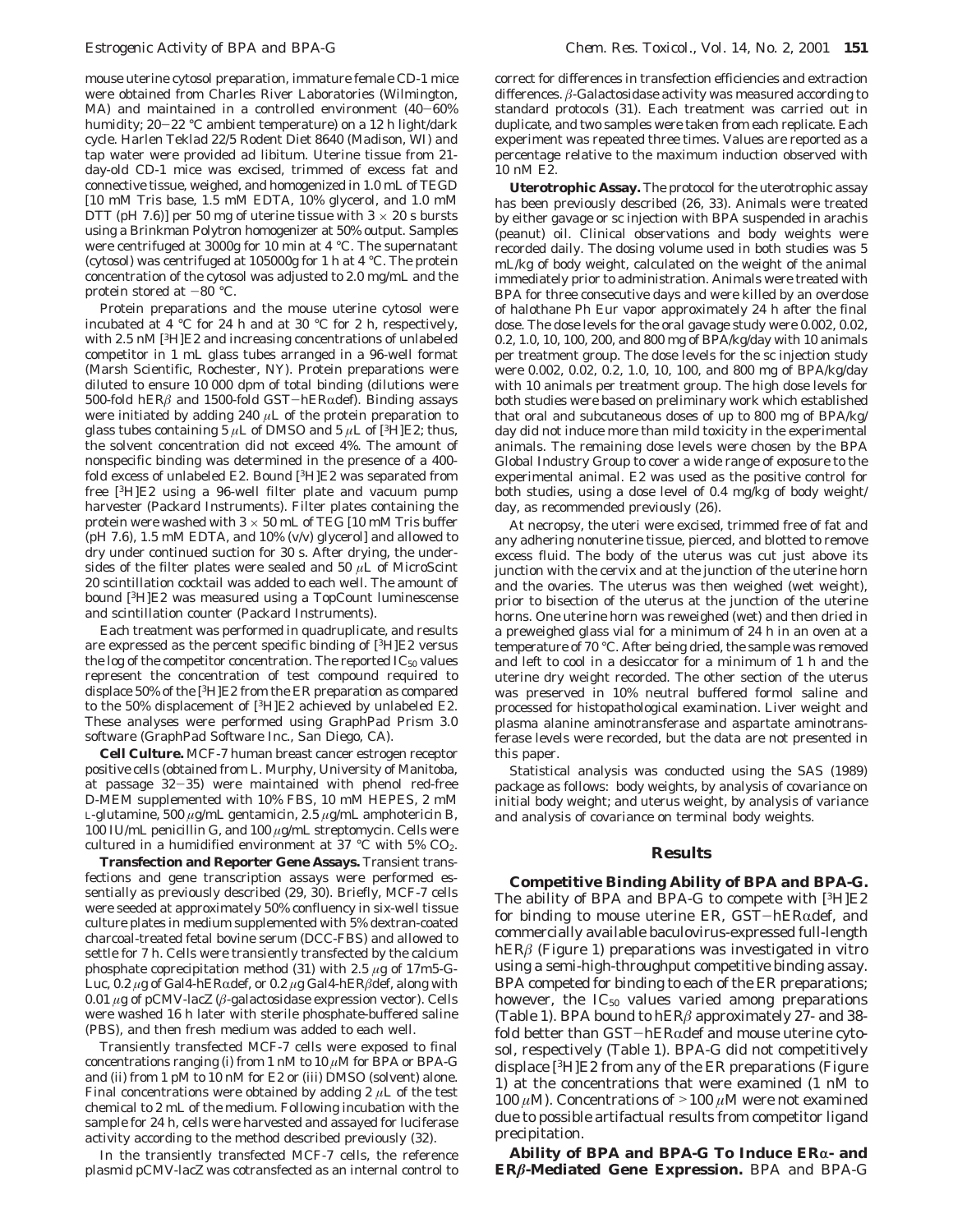**Table 1. Summary of the IC50 Values of the Competitive Binding of 17***â***-Estradiol, Bisphenol A, and Bisphenol A Glucuronide to GST**-**hER**r**def, Recombinant hER***â***, and Mouse Uterine Cytosol**

|                         |                                | $IC_{50}$ (M) <sup>a</sup>     |                                |
|-------------------------|--------------------------------|--------------------------------|--------------------------------|
| chemical                | $GST-hER\alpha$ def            | hERB                           | mouse cytosol                  |
| $17\beta$ -estradiol    | $(2.9 \pm 0.5) \times 10^{-9}$ | $(3.6 \pm 0.4) \times 10^{-9}$ | $(3.0 \pm 0.2) \times 10^{-9}$ |
| bisphenol A             | $(3.6 \pm 1.6) \times 10^{-5}$ | $(9.6 \pm 2.3) \times 10^{-7}$ | $(2.6 \pm 1.1) \times 10^{-5}$ |
| bisphenol A glucuronide | $nb^b$                         | nb                             | nb                             |

*<sup>a</sup>* IC50 values represent the means and standard deviations from three independent experiments. *<sup>b</sup>* nb denotes nonbinder since this chemical did not displace more than 10% of the [<sup>3</sup>H]E2 at the highest concentration that was examined (100  $\mu$ M).



**Figure 1.** Competitive binding of BPA and BPA glucuronide to  $(A)$  the mouse uterine ER,  $(B)$  GST-hERadef, and  $(C)$ recombinant hER*â*. Protein preparations were incubated with 2.5 nM [ $3H$ ]E2 and increasing concentrations of unlabeled  $\left(\bullet\right)$ E2,  $\circ$ ) BPA, or ( $\blacksquare$ ) BPA-G. The competitive displacement of radioligand was assessed using a vacuum pump filteration method as described in Experimental Procedures. Displacement curves were obtained for E2 and BPA. No significant displacement was observed with BPA-G. The data are the results from a representative experiment that was repeated three times.

induction of ER-mediated gene expression was assessed by measuring luciferase activity using MCF-7 cells cotransfected with Gal4-hERRdef or Gal4-hER*â*def and the Gal4-regulated luciferase reporter gene, 17m5-G-Luc. The results in Figure 2 show that E2 treatment of transiently transfected MCF-7 cells with either Gal4 hERαdef or Gal4-hERβdef caused a concentration-dependent increase in luciferase activity. The  $EC_{50}$  values for this response were similar for both chimeric receptors (Table 2). MCF-7 cells transiently transfected with Gal4 hERαdef and Gal4-hERβdef exhibited a maximum induction response of approximately 30- and 20-fold, respectively, following treatment with 10 nM E2.



**Figure 2.** Effect of BPA and BPA glucuronide on reporter gene expression. MCF-7 cells transiently transfected with Gal4 human estrogen receptor  $\alpha$  (Gal4-hERadef) or Gal4-human estrogen receptor *â* (Gal4-hER*â*def) and the Gal4-regulated reporter gene (17m-5-G-Luc) were treated with ( $\bullet$ ) E2, ( $\circ$ ) BPA, or (9) BPA-G. Luciferase activity was measured 24 h after treatment as described in Experimental Procedures. The data are the results from a representative experiment that was repeated three times.

**Table 2. Summary of the Ability of 17***â***-estradiol, Bisphenol A, and Bisphenol A Glucuronide to Induce Estrogen Receptor-mediated Gene Expression**

|                               | $EC_{50}$ (M) <sup>a</sup>                                      |                                |  |  |  |  |  |  |
|-------------------------------|-----------------------------------------------------------------|--------------------------------|--|--|--|--|--|--|
| chemical                      | $Gal4-hER\alpha$ def                                            | Gal4-hER $\beta$ def           |  |  |  |  |  |  |
| $17\beta$ -estradiol          | $(5.3 \pm 2.1) \times 10^{-11}$ $(8.3 \pm 2.9) \times 10^{-11}$ |                                |  |  |  |  |  |  |
| bisphenol A                   | $(7.1 \pm 2.9) \times 10^{-7}$                                  | $(4.5 \pm 1.8) \times 10^{-7}$ |  |  |  |  |  |  |
| bisphenol A glucuronide $nib$ |                                                                 | ni                             |  |  |  |  |  |  |

*a* EC<sub>50</sub> values represent the means and standard deviations from three independent experiments. *<sup>b</sup>* ni denotes no induction.

BPA caused a dose-dependent increase in luciferase activity in MCF-7 cells transiently transfected with either Gal4-hER $\alpha$ def or Gal4-hER $\beta$ def (Figure 2). The EC<sub>50</sub> values for the response were similar for both  $ER\alpha$  and ER $\beta$  (Table 2). Concentrations of  $>10$   $\mu$ M were not examined due to visible precipitation in the medium. BPA-G did not significantly induce ERα- or ERβ-mediated luciferase activity at the highest concentration that was examined (10 *µ*M) (Figure 2). Similar results were observed using a Gal4-mER*â*def consutruct (data not shown). Induction of luciferase activity by BPA was absent in transiently transfected MCF-7 cells if the chimeric construct, Gal4-hERRdef or Gal4-hER*â*def, was not cotransfected (data not shown).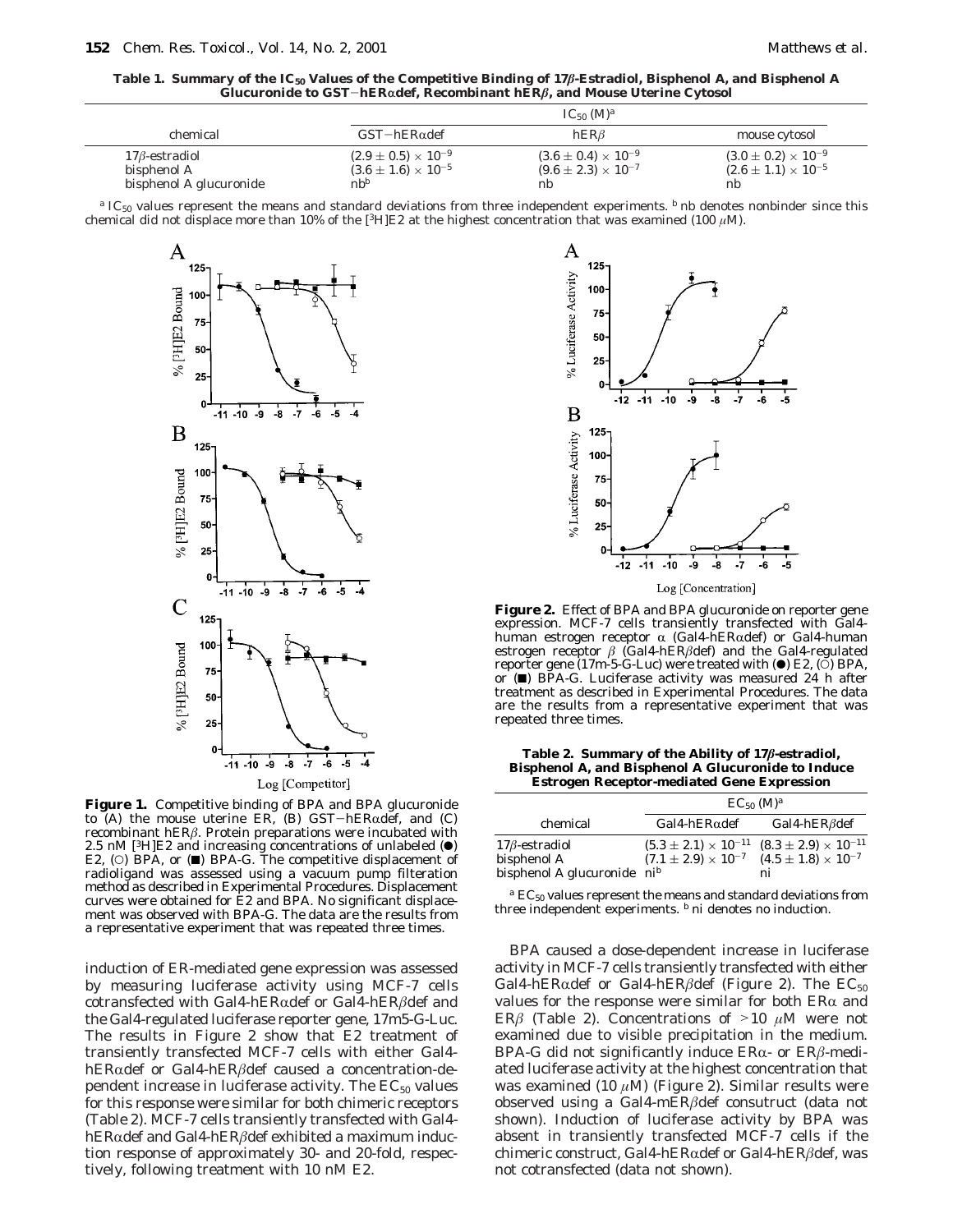

**Figure 3.** Effect of BPA and BPA-G cotreatment on E2 induction of reporter gene activity. MCF-7 cells transiently transfected with Gal4-human estrogen receptor α (Gal4-<br>hERαdef) or Gal4-human estrogen receptor β (Gal4-hERβdef) hERRdef) or Gal4-human estrogen receptor *<sup>â</sup>* (Gal4-hER*â*def) and the Gal4-regulated reporter gene (17m-5-G-Luc) were cotreated with 10 nM E2 and 10  $\mu$ M BPA or 10  $\mu$ M BPA-G. The data are the results from a representative experiment that was repeated two times.

Figure 3 illustrates that cotreatment of MCF-7 cells with 10 *µ*M BPA or BPA-G did not result in significant changes in the E2 induction of luciferase activity in MCF-7 cells transiently transfected with either Gal4 hERαdef or Gal4-hERβdef.

**Uterine Effects following Oral Administration of BPA.** There was a significant increase in mean uterine wet and dry weight in the groups treated with 200 and 800 mg of BPA/kg/day in comparison with the vehicle

control group (Table 3). As expected, the uterine wet and dry weights in the positive control group were significantly increased compared with those of the vehicle control group.

Minimal to moderate endometrial hypertrophy/hyperplasia was observed in eight of the females treated with 800 mg of BPA/kg/day (Table 4). This effect was similar to, but less pronounced than, that of the positive control group (treated with 0.4 mg of E2/kg/day), where all the females exhibited moderate or marked change. Doserelated increases in severity of endometrial glandular epithelial apoptosis and the number of stromal neutrophils were observed in females treated with 200 or 800 mg of BPA/kg/day and also in the positive control group animals, where the increases were greater than those observed in the BPA-treated animals. An increased incidence and severity of lumenal epithelial apoptosis was also observed in females treated with 800 mg of BPA/ kg/day, although this was not observed in the positive control group. There were no treatment-related microscopic changes observed in the uteri of the animals from the remaining groups.

One female in the group treated with 800 mg of BPA/ kg/day was killed humanely due to adverse clinical signs, although there were no abnormalities observed at necropsy that could explain these signs. There was no effect of treatment on body weight gain.

**Uterine Effects following Subcutaneous Injection of BPA.** There was a slight but significant reduction in normalized body weight over the treatment period in the

| Table 3.  Effect of Oral Gavage of Bisphenol A on Blotted and Dry Uterine Weight in Rats |                           |                   |                                                  |                                        |                                                                  |                                                              |                                                                      |  |  |
|------------------------------------------------------------------------------------------|---------------------------|-------------------|--------------------------------------------------|----------------------------------------|------------------------------------------------------------------|--------------------------------------------------------------|----------------------------------------------------------------------|--|--|
|                                                                                          | dose level<br>(mg/kg/day) | no. of<br>animals | terminal body<br>weight $(g)$<br>(mean $\pm$ SD) | uterus<br>weight (mg)<br>$mean \pm SD$ | $\frac{1}{2}$ uterus<br>blotted weight<br>$(mg)$ (mean $\pm$ SD) | $\frac{1}{2}$ uterus<br>dry weight<br>$(mg)$ (mean $\pm$ SD) | $\frac{1}{2}$ uterus<br>percent loss<br>on drying<br>$(mean \pm SD)$ |  |  |
| arachis oil                                                                              |                           | 10                | $61.7 \pm 4.5$                                   | $29 + 9$                               | $13 + 3$                                                         | $3.4 \pm 0.04$                                               | $73.3 \pm 3.8$                                                       |  |  |
| bisphenol A                                                                              | 0.002                     | 10                | $61.2 \pm 6.1$                                   | $34\pm8$                               | $16 \pm 3$                                                       | $3.8 \pm 0.09$                                               | $75.9 \pm 2.2$                                                       |  |  |
| bisphenol A                                                                              | 0.02                      | 10                | $59.8 \pm 6.3$                                   | $31 \pm 9$                             | $15 \pm 3$                                                       | $3.8 \pm 0.06$                                               | $73.4 \pm 3.6$                                                       |  |  |
| bisphenol A                                                                              | 0.2                       | 10                | $60.5 \pm 8.4$                                   | $31 + 9$                               | $15 + 4$                                                         | $3.7 \pm 0.12$                                               | $75.4 \pm 3.1$                                                       |  |  |
| bisphenol A                                                                              |                           | 10                | $61.2 \pm 6.6$                                   | $33 \pm 9$                             | $16 \pm 4^a$                                                     | $4.3^a \pm 0.11$                                             | $73.7 \pm 5.2$                                                       |  |  |
| bisphenol A                                                                              | 10                        | 10                | $61.8 \pm 6.3$                                   | $30 \pm 11$                            | $13 \pm 3$                                                       | $3.7 \pm 0.09$                                               | $71.8 \pm 5.5$                                                       |  |  |
| hisnhenol A                                                                              | 100                       | 10                | $606 + 69$                                       | $29 + 6$                               | $14 + 3$                                                         | $36 + 0.08$                                                  | $740 + 30$                                                           |  |  |

**Table 3. Effect of Oral Gavage of Bisphenol A on Blotted and Dry Uterine Weight in Rats**

 $17\hat{\beta}$ -estradiol 0.4 10 61.4  $\pm$  5.1  $109 \pm 19^b$  52  $\pm$   $11^b$  10.3  $\pm$  0.18<sup>*b*</sup> 80.0  $\pm$  1.1<sup>*b*</sup>  $a$  *p* < 0.05 with a Student's *t* test (two-sided). *b p* < 0.01 with a Student's *t* test (two-sided).

| Table 4. Microscopic Changes in the Uterus following Oral Gavage of Bisphenol A |  |
|---------------------------------------------------------------------------------|--|
|---------------------------------------------------------------------------------|--|

bisphenol A  $100$   $10$   $60.6 \pm 6.9$   $29 \pm 6$   $14 \pm 3$   $3.6 \pm 0.08$   $74.0 \pm 3.0$ <br>bisphenol A  $200$   $10$   $61.8 + 5.5$   $36 + 8^a$   $17 + 4^a$   $4.3 + 0.07^a$   $74.4 + 2.2$ bisphenol A 200 10 61.8 ( 5.5 36 ( <sup>8</sup>*<sup>a</sup>* <sup>17</sup> ( <sup>4</sup>*<sup>a</sup>* 4.3 ( 0.07*<sup>a</sup>* 74.4 ( 2.2 **bisphenol A** 800 9 60.7 ± 6.7  $58 \pm 14^b$   $28 \pm 6^b$   $6.0 \pm 0.08^b$   $78.1 \pm 2.6^b$ <br>176-estradiol 0.4 10 61.4 + 5.1  $109 + 19^b$   $52 + 11^b$   $10.3 + 0.18^b$   $80.0 + 1.1^b$ 

|                                           | 0 <sup>a</sup> | 0.002 <sup>a</sup> | 0.02 <sup>a</sup> | 0.2 <sup>a</sup> | 1 <sup>a</sup> | 10 <sup>a</sup> | 100 <sup>a</sup> | 200 <sup>a</sup> | $800^a$ | 0.4 <sup>b</sup> |
|-------------------------------------------|----------------|--------------------|-------------------|------------------|----------------|-----------------|------------------|------------------|---------|------------------|
| no. of animals                            | 10             | 10                 | 10                | 10               | 10             | 10              | 10               | 10               | 9       | 10               |
| endometrial hypertrophy/hyperplasia       |                |                    |                   |                  |                |                 |                  |                  |         |                  |
| minimal                                   |                |                    |                   |                  | 0              | 0               |                  | 2                | 4       |                  |
| slight                                    |                |                    |                   |                  | 0              | $\bf{0}$        |                  |                  |         |                  |
| moderate                                  |                |                    |                   |                  | 0              | 0               |                  |                  |         |                  |
| marked                                    | 0              |                    | $\Omega$          |                  | 0              | $\bf{0}$        |                  | $\mathbf{0}$     | 0       |                  |
| endometrial epithelial apoptosis (lumen)  |                |                    |                   |                  |                |                 |                  |                  |         |                  |
| minimal                                   |                |                    | 0                 |                  | 0              | 0               |                  | 0                |         |                  |
| slight                                    |                |                    | $\bf{0}$          |                  | $\bf{0}$       | $\bf{0}$        |                  |                  |         |                  |
| moderate                                  | 0              |                    | $\boldsymbol{0}$  | 0                | $\bf{0}$       | $\mathbf{0}$    | $\theta$         | $\mathbf{0}$     |         |                  |
| endometrial epithelial apoptosis (glands) |                |                    |                   |                  |                |                 |                  |                  |         |                  |
| minimal                                   |                | 5                  | 4                 | 8                | 4              | 5               | 6                | 6                |         |                  |
| slight                                    |                |                    |                   |                  | 0              | $\bf{0}$        |                  | 2                |         |                  |
| moderate                                  | 0              |                    | $\Omega$          |                  | 0              | $\bf{0}$        | 0                | $\Omega$         | 3       |                  |
| increased stromal neutrophils             |                |                    |                   |                  |                |                 |                  |                  |         |                  |
| minimal                                   |                |                    | 0                 |                  | 0              | $\bf{0}$        |                  |                  |         |                  |
| slight                                    |                |                    |                   |                  | 0              | $\bf{0}$        |                  | $\Omega$         |         |                  |
| moderate                                  |                |                    |                   |                  | 0              | $\bf{0}$        |                  |                  |         |                  |

*<sup>a</sup>* Milligrams of BPA per kilogram of body weight per day. *<sup>b</sup>* Milligram of E2 per kilogram of body weight per day.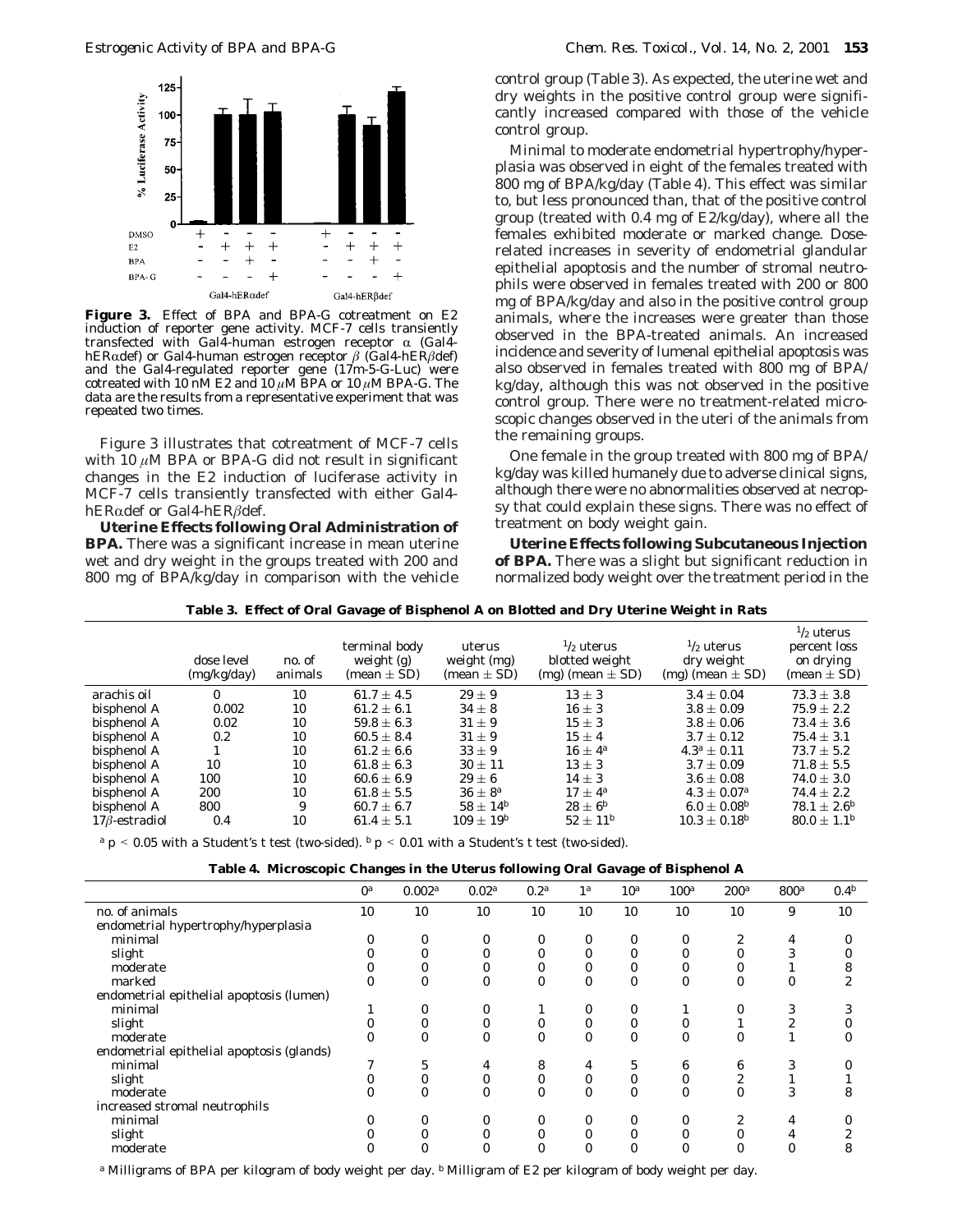**Table 5. Effect of Subcutaneous Administration of Bisphenol A on Blotted and Dry Uterine Weight in Rats**

|                      | dose level<br>(mg/kg/day) | no. of<br>animals | terminal body<br>weight (g)<br>$mean \pm SD$ | uterus<br>weight (mg)<br>$mean \pm SD$ | $\frac{1}{2}$ uterus<br>blotted weight<br>$(mg)$ (mean $\pm$ SD) | $\frac{1}{2}$ uterus<br>dry weight<br>$(mg)$ (mean $\pm$ SD) | $\frac{1}{2}$ uterus<br>percent loss<br>on drying<br>$mean \pm SD$ |
|----------------------|---------------------------|-------------------|----------------------------------------------|----------------------------------------|------------------------------------------------------------------|--------------------------------------------------------------|--------------------------------------------------------------------|
| arachis oil          | $\bf{0}$                  | 10                | $63.3 \pm 2.4$                               | $42 + 8$                               | $19 \pm 5.1$                                                     | $2.9 + 1.7$                                                  | $85.3 \pm 6.7$                                                     |
| bisphenol A          | 0.002                     | 10                | $61.9 \pm 4.5$                               | $41 \pm 14$                            | $19 \pm 5.6$                                                     | $3.0 \pm 2.7$                                                | $85.2 \pm 13.4$                                                    |
| bisphenol A          | 0.02                      | 10                | $61.4 \pm 3.4$                               | $48 \pm 21$                            | $22 \pm 11$                                                      | $3.3 \pm 4.7$                                                | $88.7 \pm 10.5$                                                    |
| bisphenol A          | 0.2                       | 10                | $63.4 \pm 6.4$                               | $37 + 8$                               | $16 \pm 3.3$                                                     | $1.6 \pm 1.4$                                                | $90.1 \pm 7.8$                                                     |
| bisphenol A          |                           | 10                | $66.5 \pm 3.5$                               | $43 + 10$                              | $21 \pm 4.2$                                                     | $3.0 + 2.4$                                                  | $86.7 \pm 9.1$                                                     |
| bisphenol A          | 10                        | 10                | $66.4 \pm 1.7$                               | $44 \pm 10$                            | $19 \pm 4.9$                                                     | $2.0 \pm 2.1$                                                | $89.5 \pm 12.8$                                                    |
| bisphenol A          | 100                       | 10                | $64.4 \pm 2.4$                               | $51 + 5$                               | $22 \pm 3.7$                                                     | $1.2 + 1.2$                                                  | $94.9 \pm 4.7^a$                                                   |
| bisphenol A          | 800                       | 10                | $62.6 \pm 4.0$                               | $91 \pm 33^{b}$                        | $42 + 14$                                                        | $4.3 \pm 3.7$                                                | $90.7 \pm 6.0$                                                     |
| $17\beta$ -estradiol | 0.4                       | 10                | $62.4 \pm 5.8$                               | $135 \pm 14^{b}$                       | $60 \pm 6.4^b$                                                   | $7.7 \pm 2.4^b$                                              | $87.5 \pm 3.4$                                                     |
|                      |                           |                   |                                              |                                        |                                                                  |                                                              |                                                                    |

 $a$  *p* < 0.05 with a Student's *t* test (two-sided). *b p* < 0.01 with a Student's *t* test (two-sided).

**Table 6. Microscopic Changes in the Uterus following Subcutaneous Administration of Bisphenol A**

|                                                     | 0 <sup>a</sup> | 0.002a       | 0.02 <sup>a</sup> | 0.2 <sup>a</sup> | 1 <sup>a</sup> | 10 <sup>a</sup> | 100 <sup>a</sup> | 800a           | 0.4 <sup>b</sup> |
|-----------------------------------------------------|----------------|--------------|-------------------|------------------|----------------|-----------------|------------------|----------------|------------------|
| no. of animals                                      | 10             | 10           | 10                | 10               | 10             | 10              | 10               | 10             | 10               |
| endometrial hypertrophy/hyperplasia                 |                |              |                   |                  |                |                 |                  |                |                  |
| minimal                                             |                | 0            | $\bf{0}$          | $\bf{0}$         | $\bf{0}$       | 0               | 8                | 0              |                  |
|                                                     |                | $\bf{0}$     | $\mathbf{0}$      | $\mathbf{0}$     | $\bf{0}$       | $\bf{0}$        | $\mathbf{0}$     |                |                  |
| slight                                              |                |              |                   |                  |                |                 |                  |                |                  |
| moderate                                            |                | 0            | $\bf{0}$          | 0                | $\bf{0}$       | 0               | 0                | 8              |                  |
| marked                                              |                | $\mathbf{0}$ | $\mathbf{0}$      | $\mathbf{0}$     | $\mathbf{0}$   | $\mathbf{0}$    | $\mathbf{0}$     |                | 8                |
| endometrial epithelial apoptosis (lumen)            |                |              |                   |                  |                |                 |                  |                |                  |
| minimal                                             |                | $\bf{0}$     | $\bf{0}$          | $\bf{0}$         | $\bf{0}$       | 6               |                  | 4              |                  |
| slight                                              |                | $\bf{0}$     | $\bf{0}$          | $\bf{0}$         | 0              | 0               | 9                | $\bf{0}$       |                  |
| moderate                                            |                | $\mathbf{0}$ | $\mathbf{0}$      | $\mathbf{0}$     | $\mathbf{0}$   | $\mathbf{0}$    | 0                | $\overline{2}$ |                  |
| endometrial epithelial apoptosis (glands)           |                |              |                   |                  |                |                 |                  |                |                  |
| minimal                                             |                | $\bf{0}$     | $\mathbf{0}$      | $\mathbf{0}$     | $\bf{0}$       | 6               |                  | 1              |                  |
| slight                                              |                | $\bf{0}$     | $\bf{0}$          | $\mathbf{0}$     | $\bf{0}$       | $\bf{0}$        | 9                | 3              |                  |
| moderate                                            |                | $\mathbf{0}$ | $\mathbf{0}$      | $\Omega$         | $\Omega$       | $\bf{0}$        | $\mathbf{0}$     | 5              |                  |
| increased stromal neutrophils                       |                |              |                   |                  |                |                 |                  |                |                  |
| minimal                                             |                | $\bf{0}$     | $\bf{0}$          | $\mathbf{0}$     | $\bf{0}$       | $\bf{0}$        | 10               | 2              |                  |
| slight                                              |                | $\bf{0}$     | $\bf{0}$          | $\mathbf{0}$     | $\bf{0}$       | $\bf{0}$        | $\mathbf{0}$     | 8              |                  |
| moderate                                            |                | $\mathbf{0}$ | $\mathbf{0}$      | $\mathbf{0}$     | $\Omega$       | $\bf{0}$        | $\Omega$         | $\mathbf{0}$   | 9                |
| vacuolar degeneration of the endometrial epithelium |                |              |                   |                  |                |                 |                  |                |                  |
| minimal                                             |                | $\bf{0}$     | $\bf{0}$          | $\mathbf{0}$     | $\bf{0}$       | $\bf{0}$        | $\bf{0}$         | 0              | 5                |
| slight                                              |                | $\bf{0}$     | $\mathbf{0}$      | $\mathbf{0}$     | $\bf{0}$       | $\bf{0}$        | 0                | 0              |                  |
| mononuclear cell infiltration (total)               |                | 0            |                   |                  |                | 0               |                  |                |                  |
| minimal                                             |                | $\bf{0}$     | 0                 | $\mathbf{0}$     |                | 0               |                  | 0              |                  |

*<sup>a</sup>* Milligrams of BPA per kilogram of body weight per day. *<sup>b</sup>* Milligram of E2 per kilogram of body weight per day.

group treated with 800 mg of BPA/kg/day and in the positive control group in comparison with the control group (data not shown).

There was a significant increase in mean uterine wet and dry weights in the group treated with 800 mg of BPA/ kg/day, compared with those in the vehicle control group (Table 5). The mean uterine wet weight for the group treated with 100 mg of BPA/kg/day was also increased, but was not statistically significance. As expected, the uterine wet and dry weights in the positive control group were significantly increased compared with those of the vehicle control group.

Slight to marked endometrial hypertrophy/hyperplasia was observed in all females treated with 800 mg of BPA/ kg/day (Table 6). This effect was similar to, but less pronounced than, that of the positive control group (treated with 0.4 mg of E2/kg/day). At 100 mg of BPA/ kg/day, eight females were observed with minimal change. Increases in the severity of endometrial glandular epithelial apoptosis were observed in females treated with 10, 100, or 800 mg of BPA/kg/day. These findings were also observed in the positive control group animals, where the increase and severity were lower than those observed in the animals treated with 800 mg of BPA. Increases in the number of stromal neutrophils were observed in females treated with 100 or 800 mg of BPA/kg/day. These findings were also observed in the positive control group animals, where the increases were higher than those observed in the animals treated with 800 mg of BPA. Luminal epithelial apoptosis was observed in females treated with 10, 100, and 800 mg of BPA/kg/day, with the highest incidence occurring in the group treated with 100 mg of BPA, although this was not observed in the positive control group. There were no treatment-related microscopic changes observed in the uteri of the animals from the remaining groups. There were no clinical signs observed during the study that were considered to be related to treatment.

# **Discussion**

The ligand binding affinities of  $ER\alpha$  and  $ER\beta$  proteins for physiological ligands, such as E2, are quite similar (*12*). However, differences in ligand preference and relative binding affinity between subtypes for other estrogenic chemicals and phytoestrogens have been demonstrated (*11*, *34*, *35*) and were observed in this study. BPA exhibited a 38- and 27-fold greater ability to compete for binding to  $ER\beta$  than to  $GST-hER\alpha$ def and mouse uterine cytosol, respectively. This differential binding is comparable to previously reported  $IC_{50}$  values (*12*), although lower values have been reported for other  $ER\beta$  preparations (11). The reported differences may be due to the use of a baculovirus/SF9-expressed ER*â* preparation in the current study that included an ad-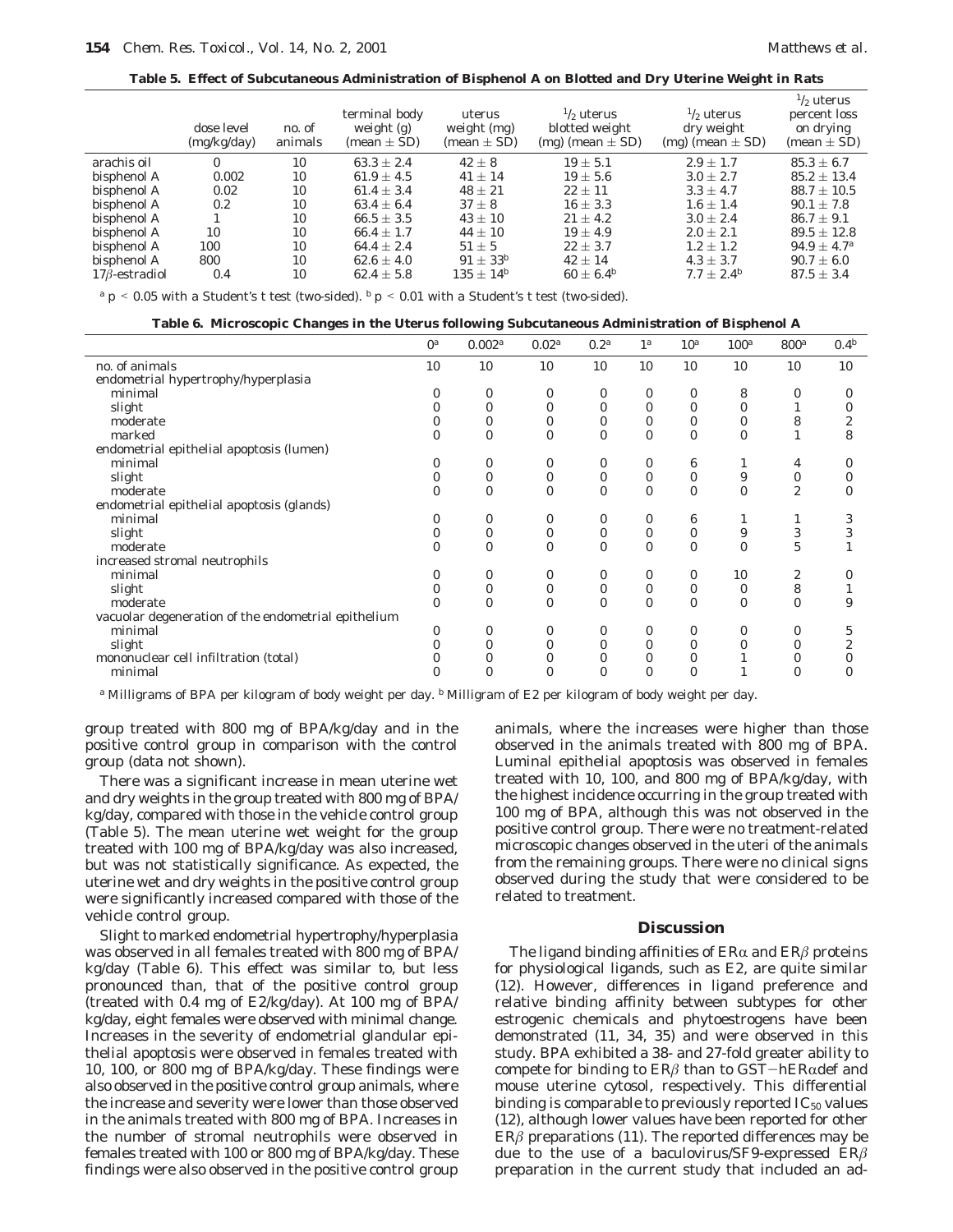Other studies have also reported differences in the relative binding affinity between  $ER\alpha$  and  $ER\beta$  for the same compound. For example, an aryl-substituted pyrazole exhibited higher binding affinity for  $ER\alpha$  and 120fold greater potency in transactivational activity than ER*â* (*35*). In addition, genistein has been shown to preferentially bind with 30-fold greater potency to hER*â* than to hER $\alpha$  (12). The overall structure of the ER $\beta$ ligand binding pocket is similar to that of  $ER\alpha$  with ligand binding being achieved by a combination of specific hydrogen bonding interactions and the hydrophobic nature of the binding pocket (*38*-*40*). It has been suggested that the preference for genistein may be attributed to two conservative mutations within the binding pocket that further stabilize the hER*â*-genistein complex (*38*).

BPA has been shown to exhibit mixed agonist and antagonistic effects through  $ER\alpha$  while behaving solely as an agonist through ER*â* (*41*). However, in the current study, no antagonistic effects were observed. Despite the preferential binding for hER*â*, BPA exhibited an activity in Gal4-hER*â*def reporter gene induction that was <2 fold greater than the activity in Gal4-h $ER\alpha$ def. The lack of correlation between binding affinity and transactivational activity may be due, in part, to alterations in the ability of the liganded ER complex to bind DNA (*42*, *43*). Differential interactions between  $ER\alpha$  and  $ER\beta$  with cellular proteins, such as coactivators, may also be a contributing factor (*44*). Crystal structure data for ER*â* complexed with genistein indicate that helix 12, which interacts with coactivators, is positioned along a cleft rather than over the binding cavity as seen  $ER\alpha$ -E2 and  $ER\alpha$ -diethylstilbestrol structures (39, 45). Therefore, the ligand-dependent positioning of helix 12 may account for the difference in the ability of genistein to induce  $ER\alpha$ and ER*â*-mediated gene expression, despite the greater affinity for  $ER\beta$ . To date, no  $ER\alpha$ -genistein structure has been reported to support this hypothesis.

In vivo effects of BPA on uterine weight and uterine microscopic changes were examined in immature rats treated by gavage to mimic the primary route of exposure, and by sc to bypass hepatic first-pass elimination and subsequent metabolism to BPA-G. Increases in wet and dry uterine weight were observed at doses of 800 mg of BPA/kg/day for administration by both routes of exposure and also at a dose of 200 mg of BPA/kg/day for oral administration. The effects on uterine weight are consistent with other recent reports (*46*, *47*). However, rat strain differences in vaginal responses to BPA have been reported (*48*). In addition, sc administration of BPA has been shown to increase uterine wet weight in B6C3F1 mice at doses ranging from  $0.02$  to 8 mg/day  $(49)$ .  $EC_{50}$ values of 0.72 mg of BPA/day and 19.4 ng of E2/day have been estimated for this response (*49*), although it has been argued that these values do not represent true potency comparisons, since BPA-induced a <2-fold in-

crease in uterine weight compared to a >5-fold increase induced by E2 (*50*). Tinwell and co-workers (*51*) were unable to demonstrate that BPA is reproducibly active in the mouse uterotrophic assay in which AP mice were treated with either by sc or gavage with doses ranging from 0.02 *µ*g/kg to 300 mg/kg of BPA. This is also consistent with the work of Coldham et al. (*52*), where sc injection of BPA failed to increase uterine weight at dose levels of 3, 33, and 330 mg/kg.

Increases in the incidence of endometrial hypertrophy, endometrial epithelial apoptosis in the lumen, and endometrial and stromal neutrophils were observed in gavaged rats treated with 200 and 800 mg of BPA/kg/ day. Subcutaneous injections of 10, 100, and 800 mg of BPA/kg/day also increased the incidence of changes in the microscopic structure of the uterus. These microscopic findings are similar to effects induced by other weak estrogen agonists (*53*) and are consistent with vaginal cornification results (*47*).

BPA has also been shown to induce molecular, cellular, and tissue level effects in rats at doses that did not induce uterine weight. BPA induced progesterone receptor expression in rats treated with 5-150 mg/kg (*21*). Similarly, BPA and the phytoestrogen, diadzin, were weak stimulators of uterine growth in rat, but were able to alter the expression of the androgen receptor, the estrogen receptor, and complement 3 (*54*). Therefore, weak estrogenic chemicals can induce changes at the gene expression and cellular levels without affecting uterine weight. However, the toxicological significance of these changes is unclear.

At low doses that do not induce uterine wet weight, gestational exposure of mice to BPA has been reported to affect accessory reproductive organ weights and daily sperm production in male offspring (*55*, *56*). In contrast, other rodent studies indicate that 0.2-<sup>200</sup> *<sup>µ</sup>*g of BPA/ kg/day in drinking water does not affect reproductive organ development or sperm counts (*57*, *58*). These contradictory results observed in similar assays make the assessment of BPA and other xenoestrogens a contentious issue that needs to be resolved (*50*).

The results of this study demonstrate that BPA exhibits a greater ability to compete for binding to ER*â* than to  $ER\alpha$ . However, the ability of BPA to induce reporter gene expression mediated by either isotype is comparable. In addition, these results demonstrate that there is a clear route of administration dependency on the ability of BPA to induce uterine responses, as observed in Long Evans rats (*59*). This route dependency supports results from competitive binding and reporter gene assays that demonstrate the BPA-G does not exhibit significant estrogenic activity in the uterus, since BPA is more rapidly metabolized to BPA-G when administered by gavage than when administered by sc injection (*23*).

**Acknowledgment.** We thank Mark Fielden and other members of the lab for their helpful discussions during the course of these studies. This work was supported by the BPA Global Industry Group.

# **References**

- (1) Safe, S. H. (2000) Endocrine Disruptors and Human Health-Is There a Problem? An Update. *Environ. Health Perspect.* **108**,
- <sup>487</sup>-493. (2) Carlsen, E., Giwercman, A., Keiding, N., and Skakkebaek, N. E. (1995) Declining semen quality and increasing incidence of testicular cancer: is there a common cause? *Environ. Health Perspect.* **<sup>103</sup>**, 137-139.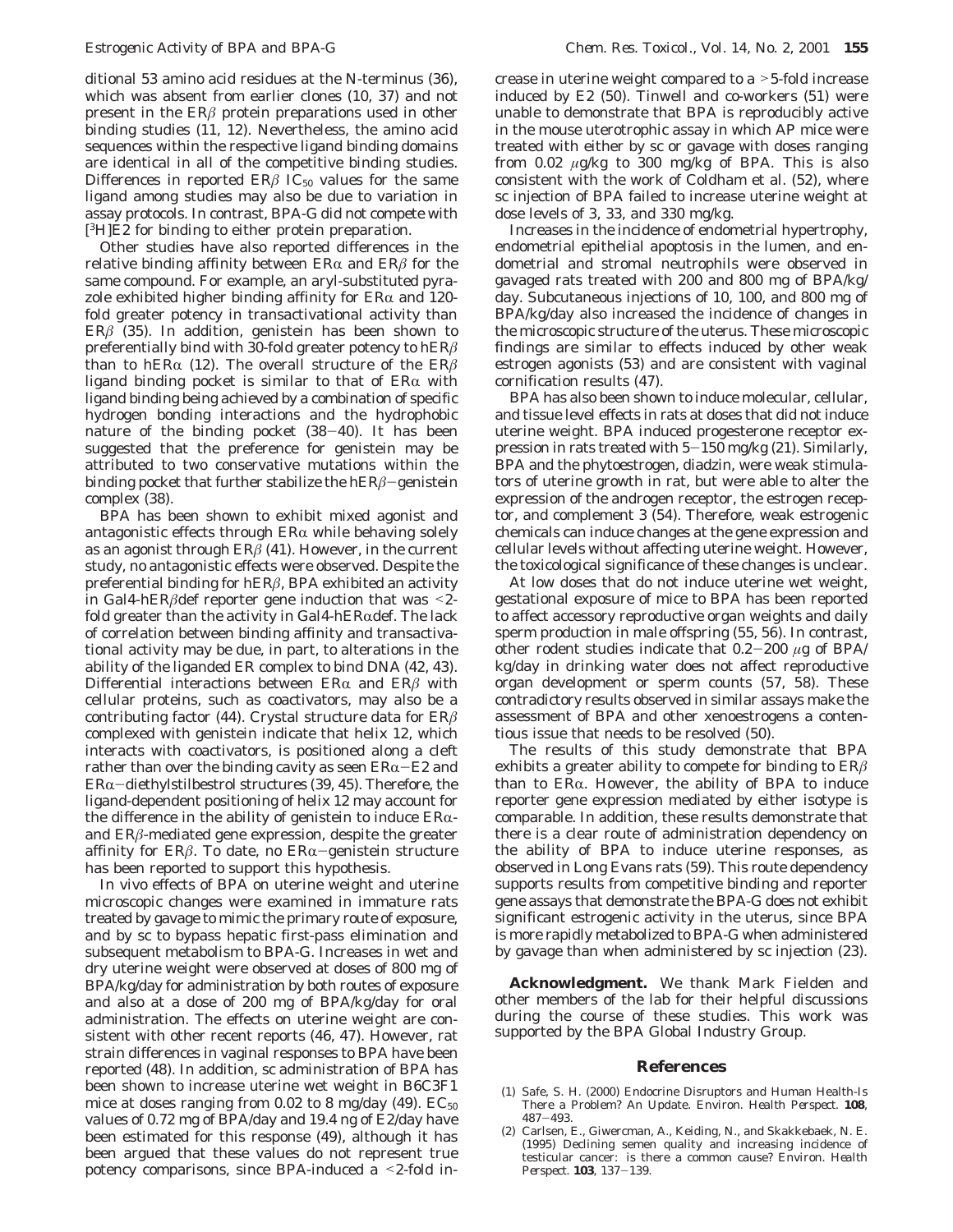- (3) Sharpe, R. M., and Skakkebaek, N. E. (1993) Are oestrogens involved in falling sperm counts and disorders of the male reproductive tract? *Lancet* **<sup>341</sup>**, 1392-1395.
- (4) Irvine, D. S. (1994) Falling sperm quality. *Br. Med. J.* **309**, 476.
- (5) Reijnders, P. J. (1986) Reproductive failure in common seals feeding on fish from polluted coastal waters. *Nature* **<sup>324</sup>**, 456- 457.
- (6) Guillette, L. J. J., Gross, T. S., Masson, G. R., Matter, J. M., Percival, H. F., and Woodward, A. R. (1994) Developmental abnormalities of the gonad and abnormal sex hormone concentrations in juvenile alligators from contaminated and control lakes in Florida. *Environ. Health Perspect.* **<sup>102</sup>**, 680-688.
- (7) Fry, D. M. (1995) Reproductive effects in birds exposed to pesticides and industrial chemicals. *Environ. Health Perspect*. **<sup>103</sup>**, 165-171.
- (8) Von Westernhagen, H., Rosenthal, H., Dethlefsen, V., Ernst, W., Harms, U. L., and Hansen, P. D. (1981) Bioaccumulating substances and reproductive success in the Baltic flounder, *Platichthys flesus*. *Aquat. Toxicol*. **<sup>1</sup>**, 85-99.
- (9) Evans, R. (1988) The steroid and thyroid hormone receptor superfamily. *Science* **<sup>240</sup>**, 889-895.
- (10) Mosselman, S., Polman, J., and Dijkema, R. (1996) ER beta: identification and characterization of a novel human estrogen receptor. *FEBS Lett*. **<sup>392</sup>**, 49-53.
- (11) Kuiper, G. G., Lemmen, J. G., Carlsson, B., Corton, J. C., Safe, S. H., van der Saag, P. T., van der Burg, B., and Gustafsson, J. A. (1998) Interaction of estrogenic chemicals and phytoestrogens with estrogen receptor beta. *Endocrinology* **<sup>139</sup>**, 4252-4263.
- (12) Kuiper, G. G., Carlsson, B., Grandien, K., Enmark, E., Haggblad, J., Nilsson, S., and Gustafsson, J. A. (1997) Comparison of the ligand binding specificity and transcript tissue distribution of estrogen receptors alpha and beta. *Endocrinology* **<sup>138</sup>**, 863- 870.
- (13) Tenbaum, S., and Baniahmad, A. (1997) Nuclear receptors: structure, function and involvement in disease. *Int. J. Biochem. Cell Biol.* **<sup>29</sup>**, 1325-1341.
- (14) Webster, N. J., Green, S., Jin, J. R., and Chambon, P. (1988) The hormone-binding domains of the estrogen and glucocorticoid receptors contain an inducible transcription activation function. *Cell* **<sup>54</sup>**, 199-207.
- (15) White, R., Fawell, S. E., and Parker, M. G. (1991) Analysis of oestrogen receptor dimerisation using chimeric proteins. *J. Steroid Biochem. Mol. Biol*. **<sup>40</sup>**, 333-341.
- (16) Danielian, P. S., White, R., Lees, J. A., and Parker, M. G. (1992) Identification of a conserved region required for hormone dependent transcriptional activation by steroid hormone receptors. *EMBO J*. **<sup>11</sup>**, 1025-1033.
- (17) Krishnan, A. V., Stathis, P., Permuth, S. F., Tokes, L., and Feldman, D. (1993) Bisphenol-A: an estrogenic substance is released from polycarbonate flasks during autoclaving. *Endocrinology* **<sup>132</sup>**, 2279-2286.
- (18) Smeets, J. M., van Holsteijn, I., Giesy, J. P., Seinen, W., and van den Berg, M. (1999) Estrogenic potencies of several environmental pollutants, as determined by vitellogenin induction in a carp hepatocyte assay. *Toxicol. Sci*. **<sup>50</sup>**, 206-213.
- (19) Chun, T. Y., and Gorski, J. (2000) High concentrations of bisphenol A induce cell growth and prolactin secretion in an estrogen-responsive pituitary tumor cell line. *Toxicol. Appl. Pharmacol*. **<sup>162</sup>**, 161-165.
- (20) Morrissey, R. E., George, J. D., Price, C. J., Tyl, R. W., Marr, M. C., and Kimmel, C. A. (1987) The developmental toxicity of bisphenol A in rats and mice. *Fundam. Appl. Toxicol.* **<sup>8</sup>**, 571- 582.
- (21) Gould, J. C., Leonard, L. S., Maness, S. C., Wagner, B. L., Conner, K., Zacharewski, T., Safe, S., McDonnell, D. P., and Gaido, K. W. (1998) Bisphenol A interacts with the estrogen receptor alpha in a distinct manner from estradiol. *Mol. Cell. Endocrinol*. **<sup>142</sup>**, 203- 214.
- (22) Knaak, J. B., and Sullivan, L. J. (1966) Metabolism of bisphenol A in the rat. *Toxicol. Appl. Pharmacol.* **<sup>8</sup>**, 175-184.
- (23) Pottenger, L. H., Domoradzki, J. Y., Markham, D. A., Hansen, S. C., Cagen, S. Z., and Waechter, J. M., Jr. (2000) The relative bioavailability and metabolism of bisphenol A in rats is dependent upon the route of administration. *Toxicol. Sci.* **<sup>54</sup>**, 3-18.
- (24) Brotons, J. A., Olea-Serrano, M. F., Villalobos, M., Pedraza, V., and Olea, N. (1995) Xenoestrogens released from lacquer coatings in food cans. *Environ. Health Perspect*. **<sup>103</sup>**, 608-612.
- (25) Olea, N., Pulgar, R., Perez, P., Olea-Serrano, F., Rivas, A., Novillo-Fertrell, A., Pedraza, V., Soto, A. M., and Sonnenschein, C. (1996) Estrogenicity of resin-based composites and sealants used in dentistry. *Environ. Health Perspect.* **<sup>104</sup>**, 298-305.
- (26) Odum, J., Lefevre, P. A., Tittensor, S., Paton, D., Routledge, E. J., Beresford, N. A., Sumpter, J. P., and Ashby, J. (1997) The

rodent uterotrophic assay: critical protocol features, studies with nonyl phenols, and comparison with a yeast estrogenicity assay. *Regul. Toxicol. Pharmacol.* **<sup>25</sup>**, 176-188.

- (27) Matthews, J. B., and Zacharewski, T. R. (2000) Differential binding affinities of PCBs, HO-PCBs and Aroclors with recombinant human, rainbow trout (*Onchorhynkiss mykiss*) and reptilian (*Anolis carolinensis*) estrogen receptors using a semihigh throughput competitive binding assay. *Toxicol. Sci.* **<sup>53</sup>**, 326- 339.
- (28) Gillesby, B., and Zacharewski, T. R. (1999) pS2 (TFF2) mRNA levels in human breast tumor samples: correlation with clinical and histological prognostic markers. *Breast Cancer Res. Treat.* **<sup>56</sup>**, 253-265.
- (29) Balaguer, P., Joyeux, A., Denison, M. S., Vincent, R., Gillesby, B. E., and Zacharewski, T. (1996) Assessing the estrogenic and dioxin-like activities of chemicals and complex mixtures using in vitro recombinant receptor-reporter gene assays. *Can. J. Physiol. Pharmacol*. **<sup>74</sup>** (2), 216-222.
- (30) Zacharewski, T. R., Meek, M. D., Clemons, J. H., Wu, Z. F., Fielden, M. F., and Matthews, J. B. (1998) Examination of the *in vitro* and *in vivo* estrogenic activities of eight commercial phthalate esters. *Toxicol. Sci.* **<sup>46</sup>**, 282-293.
- (31) Sambrook, J., Fristch, E. F., and Maniatis, T. (1989) *Molecular Cloning. A Laboratory Manual*, Cold Spring Harbor Laboratory Press, Plainview, NY.
- (32) Brasier, A. R., Tate, J. E., and Habener, J. F. (1989) Optimized use of the firefly luciferase assay as a reporter gene in mammalian cell lines. *BioTechniques* **<sup>7</sup>**, 1116-1122.
- (33) Wakeling, A. E., Dukes, M., and Bowler, J. (1991) A potent specific pure antiestrogen with clinical potential. *Cancer Res*. **<sup>51</sup>**, 3867- 3873.
- (34) Barkhem, T., Carlsson, B., Nilsson, Y., Enmark, E., Gustafsson, J., and Nilsson, S. (1998) Differential response of estrogen receptor alpha and estrogen receptor beta to partial estrogen agonists/antagonists. *Mol. Pharmacol*. **<sup>54</sup>**, 105-112.
- (35) Sun, J., Meyers, M. J., Fink, B. E., Rajendran, R., Katzenellenbogen, J. A., and Katzenellenbogen, B. S. (1999) Novel ligands that function as selective estrogens or antiestrogens for estrogen receptor-alpha or estrogen receptor-beta. *Endocrinology* **<sup>140</sup>**, 800- 804.
- (36) Ogawa, S., Inoue, S., Watanabe, T., Hiroi, H., Orimo, A., Hosoi, T., Ouchi, Y., and Muramatsu, M. (1998) The complete primary structure of human estrogen receptor beta (hER beta) and its heterodimerization with ER alpha in vivo and in vitro. *Biochem. Biophys. Res. Commun*. **<sup>243</sup>**, 122-126.
- (37) Kuiper, G. G., Enmark, E., Pelto-Huikko, M., Nilsson, S., and Gustafsson, J. A. (1996) Cloning of a novel receptor expressed in rat prostate and ovary. *Proc. Natl. Acad. Sci. U.S.A.* **<sup>93</sup>**, 5925- 5930.
- (38) Pike, A. C., Brzozowski, A. M., Hubbard, R. E., Bonn, T., Thorsell, A. G., Engström, O., Ljunggren, J., Gustafsson, J., and Carlquist, M. (1999) Structure of the ligand-binding domain of oestrogen receptor beta in the presence of a partial agonist and a full antagonist. *EMBO J.* **<sup>18</sup>**, 4608-4618.
- (39) Brzozowski, A. M., Pike, A. C., Dauter, Z., Hubbard, R. E., Bonn, T., Engstrom, O., Ohman, L., Greene, G. L., Gustafsson, J. A., and Carlquist, M. (1997) Molecular basis of agonism and antagonism in the oestrogen receptor. *Nature* **<sup>389</sup>**, 753-758.
- (40) Tanenbaum, D. M., Wang, Y., Williams, S. P., and Sigler, P. B. (1998) Crystallographic comparison of the estrogen and progesterone receptor's ligand binding domains. *Proc. Natl. Acad. Sci. U.S.A.* **<sup>95</sup>**, 5998-6003.
- (41) Hiroi, H., Tsutsumi, O., Momoeda, M., Takai, Y., Osuga, Y., and Taketani, Y. (1999) Differential interactions of bisphenol A and 17 $\beta$ -estradiol with estrogen receptor  $\alpha$  (ER $\alpha$ ) and ER $\beta$ . *Endocr. J.* **<sup>46</sup>**, 773-778.
- (42) Christman, J. K., Nehls, S., Polin, L., and Brooks, S. C. (1995) Relationship between estrogen structure and conformational changes in estrogen receptor/DNA complexes. *J. Steroid Biochem. Mol. Biol.* **<sup>54</sup>**, 201-210.
- (43) Pennie, W. D., Aldridge, T. C., and Brooks, A. N. (1998) Differential activation by xenoestrogens of ER alpha and ER beta when linked to different response elements. *J. Endocrinol.* **158**, R11-R14.
- (44) Paige, L. A., Christensen, D. J., Gron, H., Norris, J. D., Gottlin, E. B., Padilla, K. M., Chang, C. Y., Ballas, L. M., Hamilton, P. T., McDonnell, D. P., and Fowlkes, D. M. (1999) Estrogen receptor (ER) modulators each induce distinct conformational changes in ER alpha and ER beta. *Proc. Natl. Acad. Sci. U.S.A.* **<sup>96</sup>**, 3999- 4004.
- (45) Shiau, A. K., Barstad, D., Loria, P. M., Cheng, L., Kushner, P. J., Agard, D. A., and Greene, G. L. (1998) The structural basis of